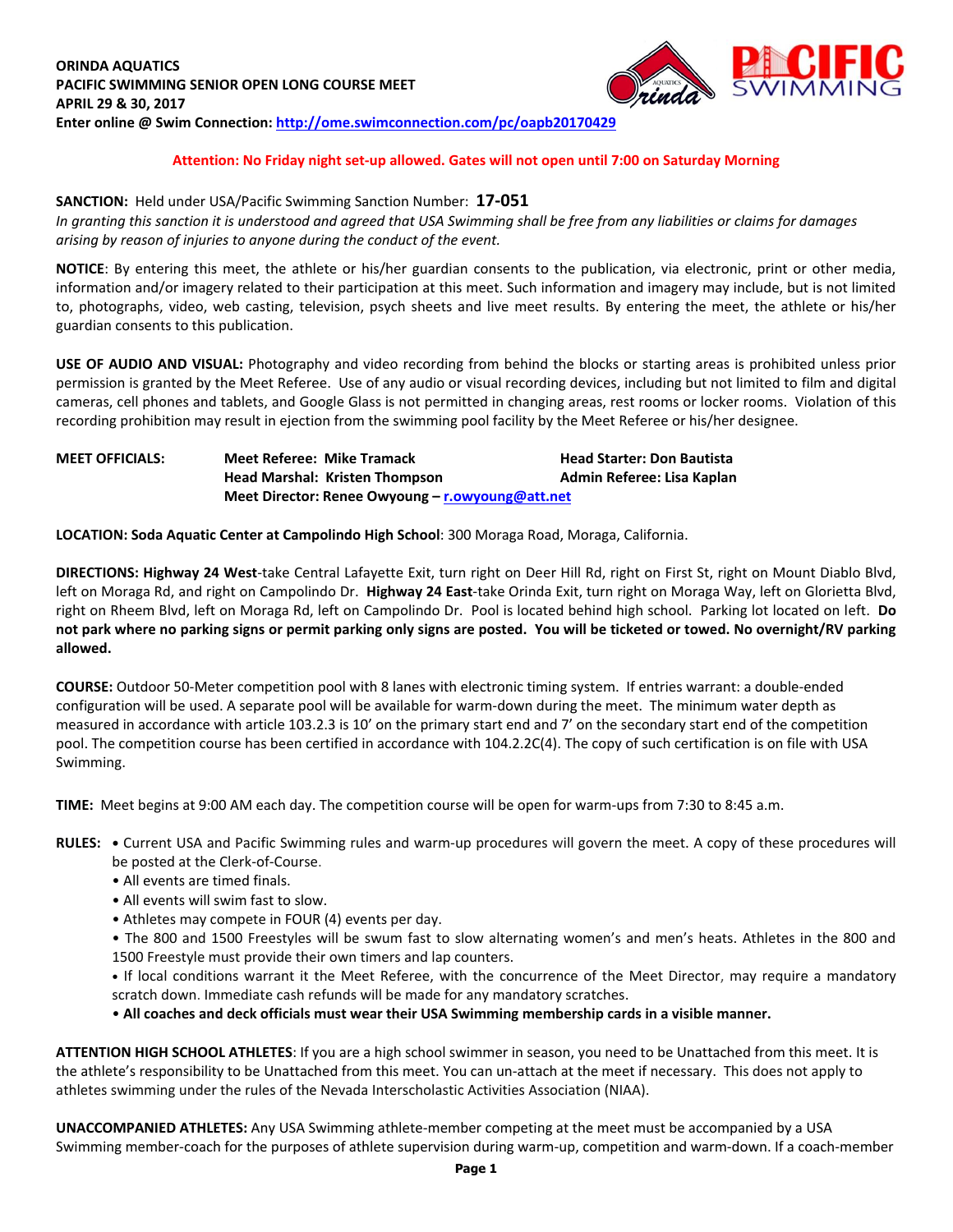of the athlete's USAS Club does not attend the meet to serve in said supervisory capacity, it is the responsibility of the athlete or the athlete's legal guardian to arrange for supervision by a USA Swimming member-coach. The Meet Director or Meet Referee may assist the swimmer in making arrangements for such supervision; however, it is recommended that such arrangements be made in advance of the meet by the athlete's USAS Club Member-Coach.

**RACING STARTS:** Any athlete entered in this meet, unaccompanied by a USA Swimming member coach, must be certified by a USA Swimming member coach as being proficient in performing a racing start or must start the race in the water. It is the responsibility of the athlete or the athlete's legal guardian to ensure compliance with this requirement.

### **RESTRICTIONS:**

- Smoking and the use of other tobacco products is prohibited on the pool deck, in the locker rooms, in spectator seating, on standing areas and in all areas used by athletes, during the meet and during warm-up periods.
- Sale and use of alcoholic beverages is prohibited in all areas of the meet venue.
- No glass containers are allowed in the meet venue.
- No propane heater is permitted except for snack bar/meet operations.
- All shelters must be properly secured.
- Changing into or out of swimsuits other than in locker rooms or other designated areas is prohibited.

• Destructive devices, to include but not limited to, explosive devices and equipment, firearms (open or concealed), blades, knives, mace, stun guns and blunt objects are strictly prohibited in the swimming facility and its surrounding areas. If observed, the Meet Referee or his/her designee may ask that these devices be stored safely away from the public or removed from the facility. Noncompliance may result in the reporting to law enforcement authorities and ejection from the facility. Law enforcement officers are exempt per applicable laws.

• Operation of a drone, or any other flying apparatus, is prohibited over the venue (pools, athlete/coach areas, spectator areas and open ceiling locker rooms) any time athletes, coaches, officials and/or spectators are present.

• Coaches, Parents and Siblings may not use the pool

#### **ELIGIBILITY:**

• Athletes must be current members of USA Swimming and enter their name and registration number on the meet entry card as they are shown on their Registration Card. If this is not done, it may be difficult to match the athlete with the registration and times database. The meet host will check all athlete registrations against the SWIMS database and if not found to be registered, the Meet Director shall accept the registration at the meet (a \$10 surcharge will be added to the regular registration fee). Duplicate registrations will be refunded by mail.

• Athletes age 13&over are eligible to enter this meet. There is no proof of time required. Entry times should be the athlete's actual long course time and not the minimum standard.

• Athletes age 11&12 years must meet the SR-OPEN time standard as outlined by Pacific Swimming time verification procedures. No refunds will be given for times that cannot be proved.

• Athletes under the age of 11 are not eligible to compete.

• Disabled athletes are welcome to attend this meet and should contact the Meet Director or Meet Referee regarding and special accommodations on entry times and seeding per Pacific Swimming policy.

• Entries with **"NO TIME" will be rejected.**

• Entry times submitted for this meet will be checked against the SWIMS database and may be changed in accordance with Pacific Swimming Entry Time Verification Procedures. If the time cannot be proven prior to the meet, the athlete will not be allowed to check-in for the event until the entry time has been proven. When possible, the coaches will be notified of the athletes who have not proven their entry.

• No time conversions shall be accepted.

**SEEDING:** Event seeding will be in the following order**:** conforming long course meters (LCM), non-conforming short course yards (SCY), and non-conforming short course meters (SCM) - USA Swimming rules 207.11.7B.

**CHECK-IN:** The meet will be deck seeded. Athletes must check-in at the Clerk-of-Course. No event shall be closed more than 30 minutes before the scheduled start of the session. Close of check-in for all individual events shall be no more than 60 minutes before the estimated time of the start of the first heat of the event. Athletes who do not check in will not be seeded and will not be allowed to compete in that event.

**SCRATCH RULE:** Athletes entered in a timed final individual event that is seeded on the deck and who have checked in for that event, must swim in the event unless they notify the clerk of the course before seeding for that event has begun that they wish to scratch. Failure to swim and event will result in being barred from their next individual event.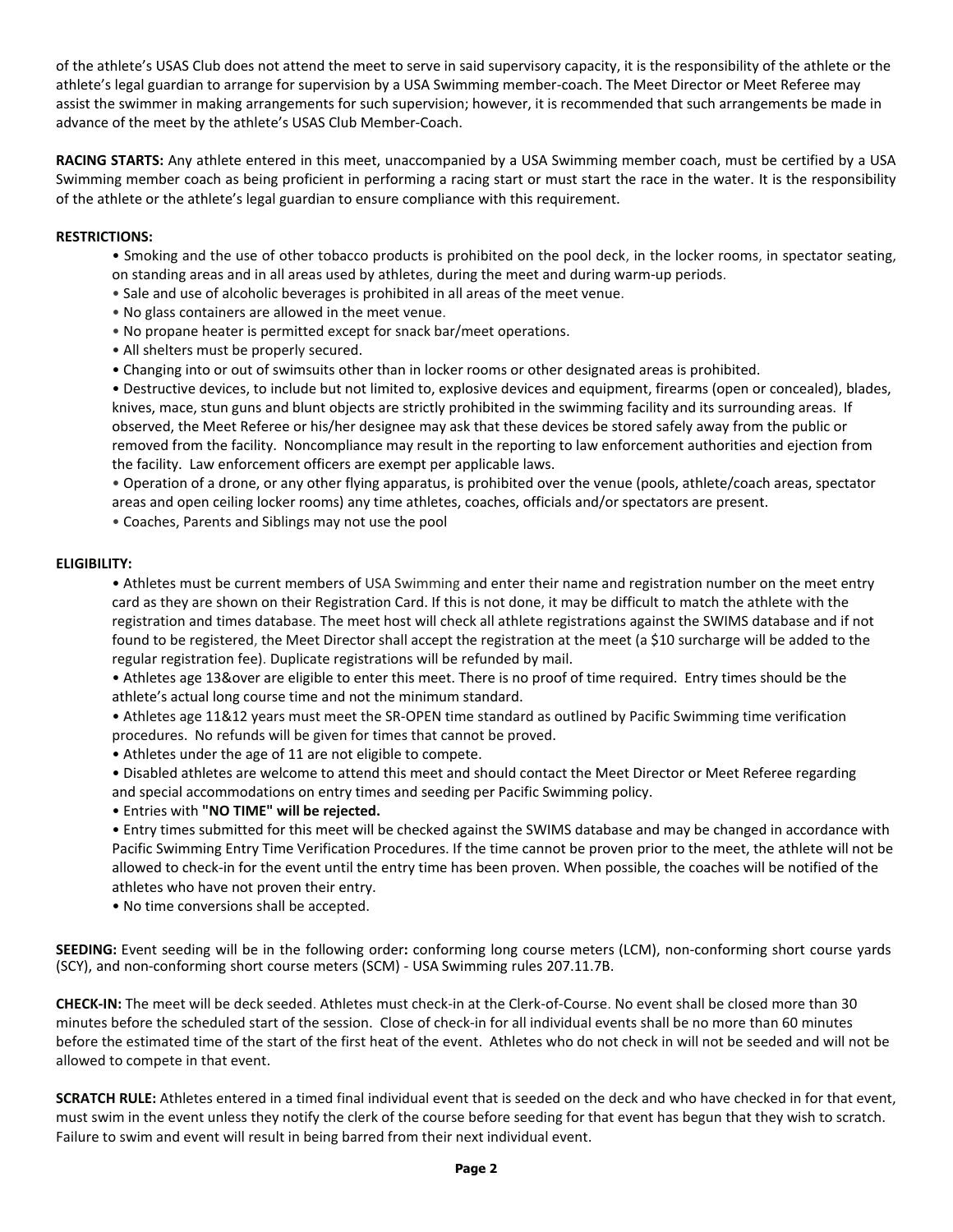**ENTRY FEES:** \$6.50 per event plus a \$10.00 participation fee per athlete. Entries will be rejected if payment is not sent at time of request.

**ONLINE ENTRIES:** To enter online go to **<http://ome.swimconnection.com/pc/OAPB20170429>** to receive an immediate entry confirmation. This method requires payment by credit card. Swim Connection, LLC charges a processing fee for this service, equal to \$1 per athlete plus 5% of the total Entry Fees. Please note that the processing fee is a separate fee from the Entry Fees. If you do not wish to pay the processing fee, enter the meet using a mail entry. **Entering online is a convenience, is completely voluntary, and is in no way required or expected of an athlete by Pacific Swimming.** Online entries will be accepted through **Wednesday, April 19th , 2017 (unless meet reaches capacity prior to that date).**

**MAILED OR HAND DELIVERED ENTRIES**: Entries must be on the attached consolidated entry form. Forms must be filled out completely and printed clearly with athlete's best time. Entries must be entered using the current Pacific Swimming procedure and be postmarked by midnight, **Monday, April 17th , 2016** or hand delivered by 6:30 p.m. **Wednesday, April 19th, 2017.** No late entries will be accepted. No refunds will be made, except mandatory scratch downs. Requests for confirmation of receipt of entries should include a self-addressed envelope.

# **Make check payable to: Orinda Aquatics Mail/Hand Deliver entries to: Renee Owyoung, 6537 Liggett Drive, Oakland, CA 94611**

**AWARDS:** None.

**ADMISSION:** Free. A two-day program will be available for a reasonable cost.

**SNACK BAR & HOSPITALITY:** A snack bar will be available throughout the competition. Coaches and working deck officials will be provided lunch. Hospitality will serve refreshments to timers.

|                              | <b>Women's Events</b> |                | <b>EVENTS:</b>           |                              | <b>Men's Events</b>          |            |  |  |
|------------------------------|-----------------------|----------------|--------------------------|------------------------------|------------------------------|------------|--|--|
| <b>SCY</b>                   | <b>LCM</b>            |                |                          |                              | <b>LCM</b>                   | <b>SCY</b> |  |  |
| <b>SR Open Time Standard</b> |                       |                | Saturday, April 29, 2017 |                              | <b>SR Open Time Standard</b> |            |  |  |
| 6:12.69                      | 5:34.69               | 1              | 400 Free                 | $\overline{2}$               | 5:12.79                      | 5:47.89    |  |  |
| 2:32.99                      | 2:55.79               | 3              | 200 Back                 | 4                            | 2:41.39                      | 2:20.69    |  |  |
| 1:21.99                      | 1:33.89               | 5              | 100 Breast               | 6                            | 1:25.49                      | 1:13.59    |  |  |
| 2:34.89                      | 2:55.89               | $\overline{7}$ | 200 Fly                  | 8                            | 2:41.49                      | 2:22.29    |  |  |
| 1:04.99                      | 1:14.09               | 9              | 100 Free                 | 10                           | 1:07.39                      | 58.69      |  |  |
| 2:36.79                      | 3:00.29               | 11             | 200 IM                   | 12                           | 2:45.49                      | 2:23.29    |  |  |
| 21:27.19                     | 22:09.69              | 13             | 1500 Free                | 14                           | 20:43.39                     | 20:13.29   |  |  |
| <b>SR Open Time Standard</b> |                       |                | Sunday, April 30, 2017   | <b>SR Open Time Standard</b> |                              |            |  |  |
| 5:32.89                      | 6:18.79               | 15             | 400 IM                   | 16                           | 5:51.59                      | 5:07.69    |  |  |
| 2:19.99                      | 2:39.49               | 17             | 200 Free                 | 18                           | 2:27.89                      | 2:08.39    |  |  |
| 1:10.69                      | 1:19.99               | 19             | 100 Fly                  | 20                           | 1:12.69                      | 1:03.89    |  |  |
| 29.99                        | 34.29                 | 21             | 50 Free                  | 22                           | 30.19                        | 26.89      |  |  |
| 2:56.39                      | 3:21.19               | 23             | 200 Breast               | 24                           | 3:04.09                      | 2:40.49    |  |  |
| 1:10.79                      | 1:22.29               | 25             | 100 Back                 | 26                           | 1:15.49                      | 1:04.69    |  |  |
| 12:51.69                     | 11:30.19              | 27             | 800 Free                 | 28                           | 10:50.69                     | 12:01.49   |  |  |

**Athletes in the 1500/800 must provide own timer and lap counter. Events 13/14 and 27/28 will be swum fast to slow alternating women's and men's heats**

> **All Senior Time Standards can be found at: <http://www.pacswim.org/swim-meet-times/standards>**